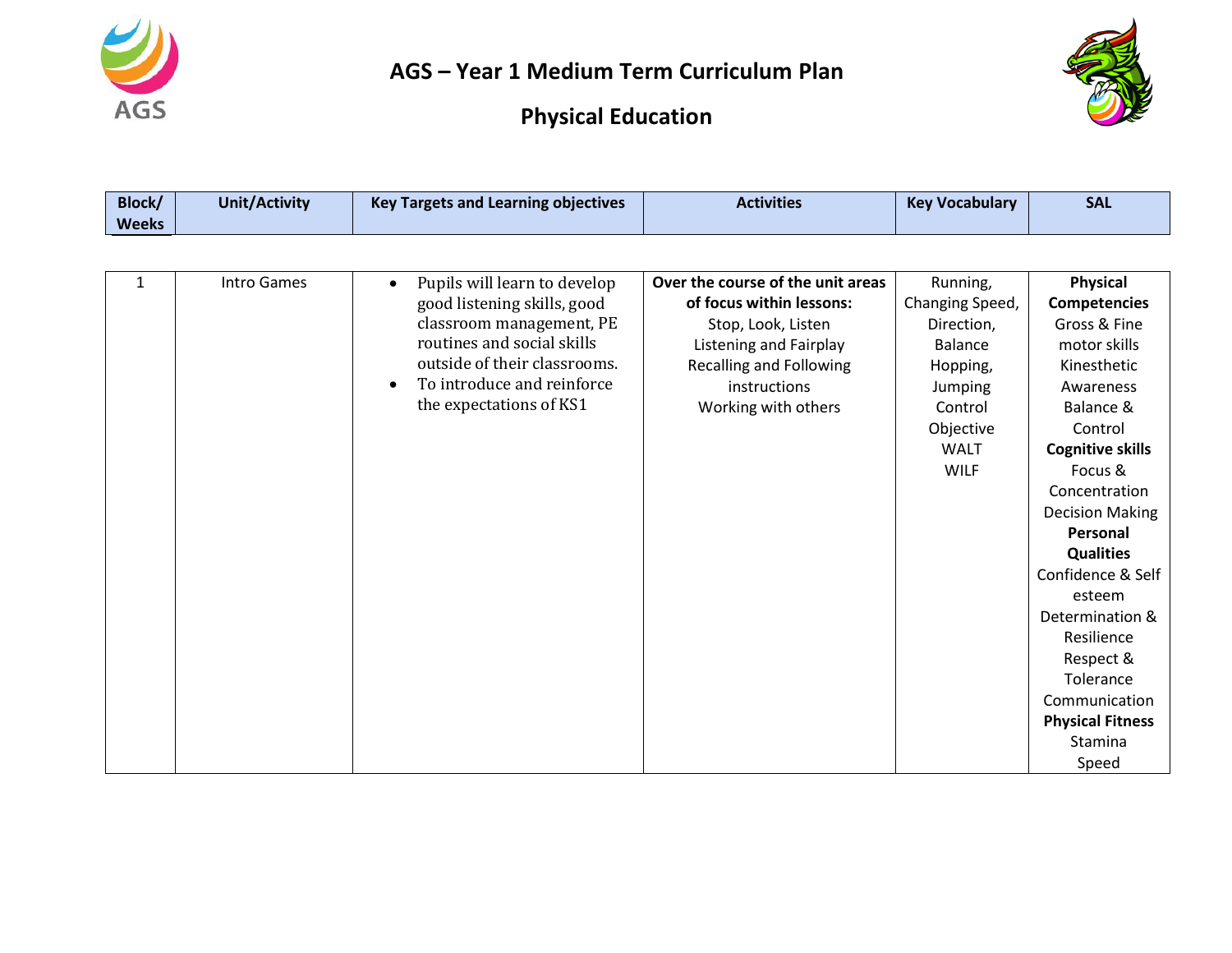



|                | <b>Ball Skills</b> | Pupils will focus on<br>$\bullet$         | Over the course of the unit areas        | Control        | <b>Physical</b>         |
|----------------|--------------------|-------------------------------------------|------------------------------------------|----------------|-------------------------|
|                |                    | developing ball skills                    | of focus within lessons:                 | <b>Balance</b> | <b>Competencies</b>     |
|                |                    | showing control with some                 | <b>Ball Familarisation</b>               | Coordination   | Gross & Fine            |
|                |                    | fluency and accuracy, using a             | Travelling with and without the          | Space          | motor skills            |
|                |                    | range of sending and                      | ball                                     | Power          | Balance &               |
|                |                    | receiving techniques using                | Sending & Receiving                      | Accuracy       | Control                 |
|                |                    | different parts of the                    | Space                                    | Footwork       | <b>Cognitive skills</b> |
|                |                    | body/pieces of equipment.                 | <b>Rules and Scoring</b>                 | Stopping       | Focus &                 |
|                |                    | Pupils will develop and                   |                                          | Move           | Concentration           |
|                |                    | understanding of the                      |                                          |                | <b>Decision Making</b>  |
|                |                    | movement, maintaining                     |                                          |                | Creativity              |
|                |                    | possession of the ball as an              |                                          |                | Personal                |
|                |                    | individual or as a team and               |                                          |                | <b>Qualities</b>        |
|                |                    | moving into space.                        |                                          |                | Responsibility &        |
|                |                    | Show understanding of basic               |                                          |                | Leadership              |
|                |                    | games and following the                   |                                          |                | Respect &               |
|                |                    | rules.                                    |                                          |                | Tolerance               |
|                |                    |                                           |                                          |                | Communication           |
|                |                    |                                           |                                          |                | <b>Physical Fitness</b> |
|                |                    |                                           |                                          |                | Core Stability &        |
|                |                    |                                           |                                          |                | Strength                |
|                |                    |                                           |                                          |                | Flexibility             |
|                | Coordination and   | Pupils will be introduced to<br>$\bullet$ | Over the course of the unit areas        | Flow           | <b>Physical</b>         |
|                | <b>Balance</b>     | and develop body                          | of focus within lessons:                 | Slide          | <b>Competencies</b>     |
|                | (Gymnastics)       | management skills.                        | <b>Travelling</b>                        | Pull           | Gross & Fine            |
|                |                    | Pupils should explore,<br>$\bullet$       | <b>Body Shapes</b>                       | Roll           | motor skills            |
|                |                    | replicate and improve the                 | Transferring and controlling             | Shape          | Kinaesthetic            |
|                |                    | quality of their actions, body,           | bodyweight                               | Routine        | Awareness               |
|                |                    | shapes and balances, firstly              | <b>Balances (Individual and Partner)</b> | Turn           | Balance &               |
|                |                    | on the floor and then using               | Sequencing and Routine                   | Stretch        | Control                 |
|                |                    | apparatus.                                |                                          | Under          | Coordingation &         |
| $\overline{2}$ |                    | Pupils will progressively                 |                                          | Over           | Fluency                 |
|                |                    | learn how to lift, move and               |                                          |                |                         |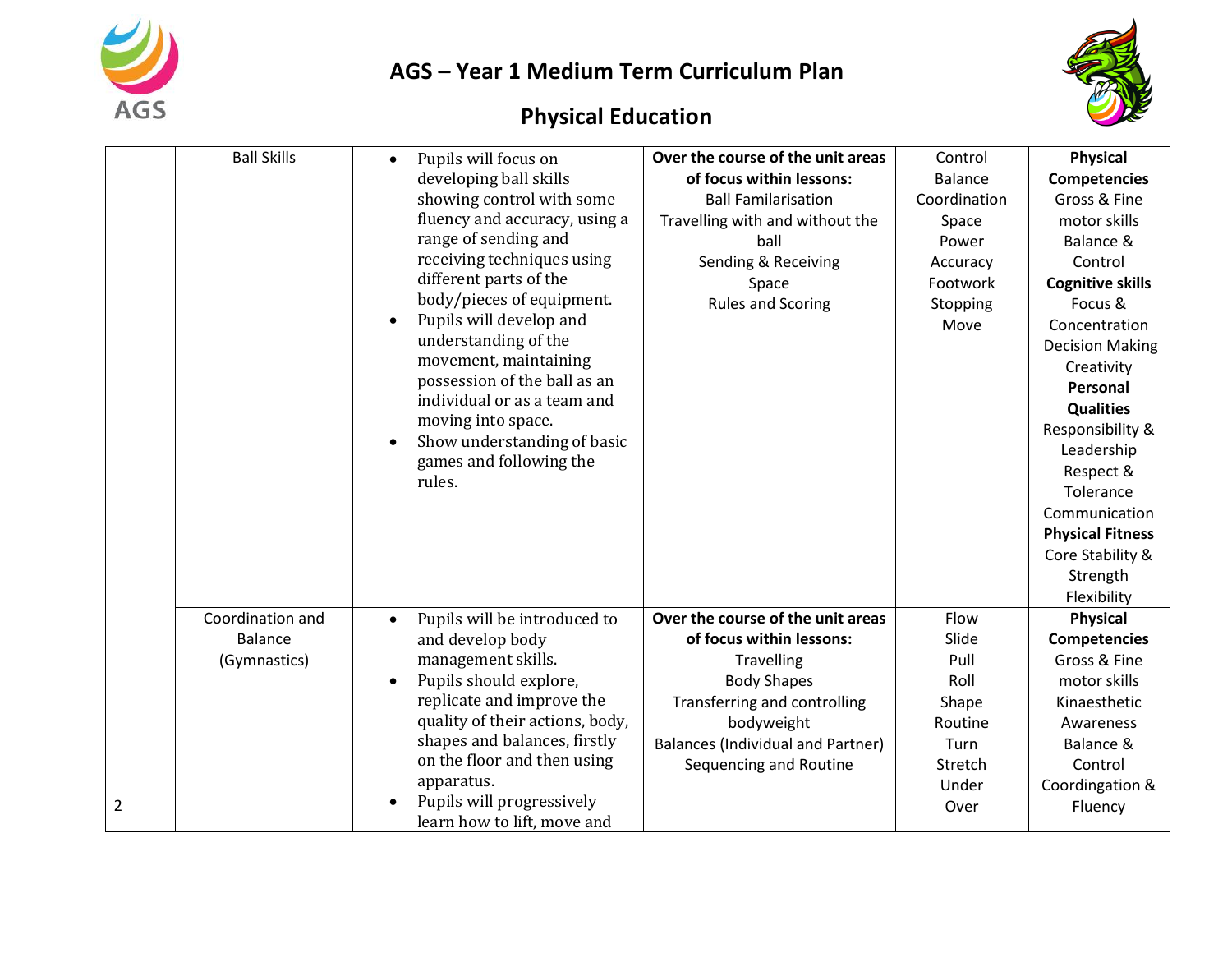



|                  | lay out apparatus safely with         |                                   |                | Rhythym &               |
|------------------|---------------------------------------|-----------------------------------|----------------|-------------------------|
|                  | supervision from Teaching             |                                   |                | Timing                  |
|                  | and Support Staff.                    |                                   |                | <b>Cognitive skills</b> |
|                  |                                       |                                   |                | Focus &                 |
|                  |                                       |                                   |                | Concentration           |
|                  |                                       |                                   |                | Creativity              |
|                  |                                       |                                   |                | Personal                |
|                  |                                       |                                   |                | <b>Qualities</b>        |
|                  |                                       |                                   |                |                         |
|                  |                                       |                                   |                | Confidence & Self       |
|                  |                                       |                                   |                | esteem                  |
|                  |                                       |                                   |                | Determination &         |
|                  |                                       |                                   |                | Resilience              |
|                  |                                       |                                   |                | <b>Physical Fitness</b> |
|                  |                                       |                                   |                | Core Stability &        |
|                  |                                       |                                   |                | Strength                |
|                  |                                       |                                   |                | Flexibility             |
| Sports Day Prep/ | In this unit pupils will<br>$\bullet$ | Over the course of the unit areas | Running        | <b>Physical</b>         |
| <b>Athletics</b> | experience simple modified            | of focus within lessons:          | Jumping        | <b>Competencies</b>     |
|                  | running, jumping and                  | <b>Sprint Running</b>             | Pushing        | Gross & Fine            |
|                  | throwing activities.                  | Relays                            | Pulling        | motor skills            |
|                  | Pupils will accurately                | Jumping - High and Long           | Throwing       | Kinaesthetic            |
|                  | replicate running challenges          | Throwing for Accuracy             | Stance         | Awareness               |
|                  | and competitions that                 | Throwing for distance             | Accuracy       | <b>Cognitive skills</b> |
|                  | require speed and stamina             | <b>Balance</b>                    | Ready position | Focus &                 |
|                  | appropriate to the age range.         | Hurdles                           | Power          | Concentration           |
|                  | In all athletic based activities      |                                   | Speed          | Personal                |
|                  | pupils will engage in                 |                                   | <b>Balance</b> | <b>Qualities</b>        |
|                  | performing skills and                 |                                   |                | Motivation              |
|                  | measuring outcomes as a               |                                   |                | Confidence & Self       |
|                  | marker for performance.               |                                   |                | esteem                  |
|                  |                                       |                                   |                | Determination &         |
|                  |                                       |                                   |                | Resilience              |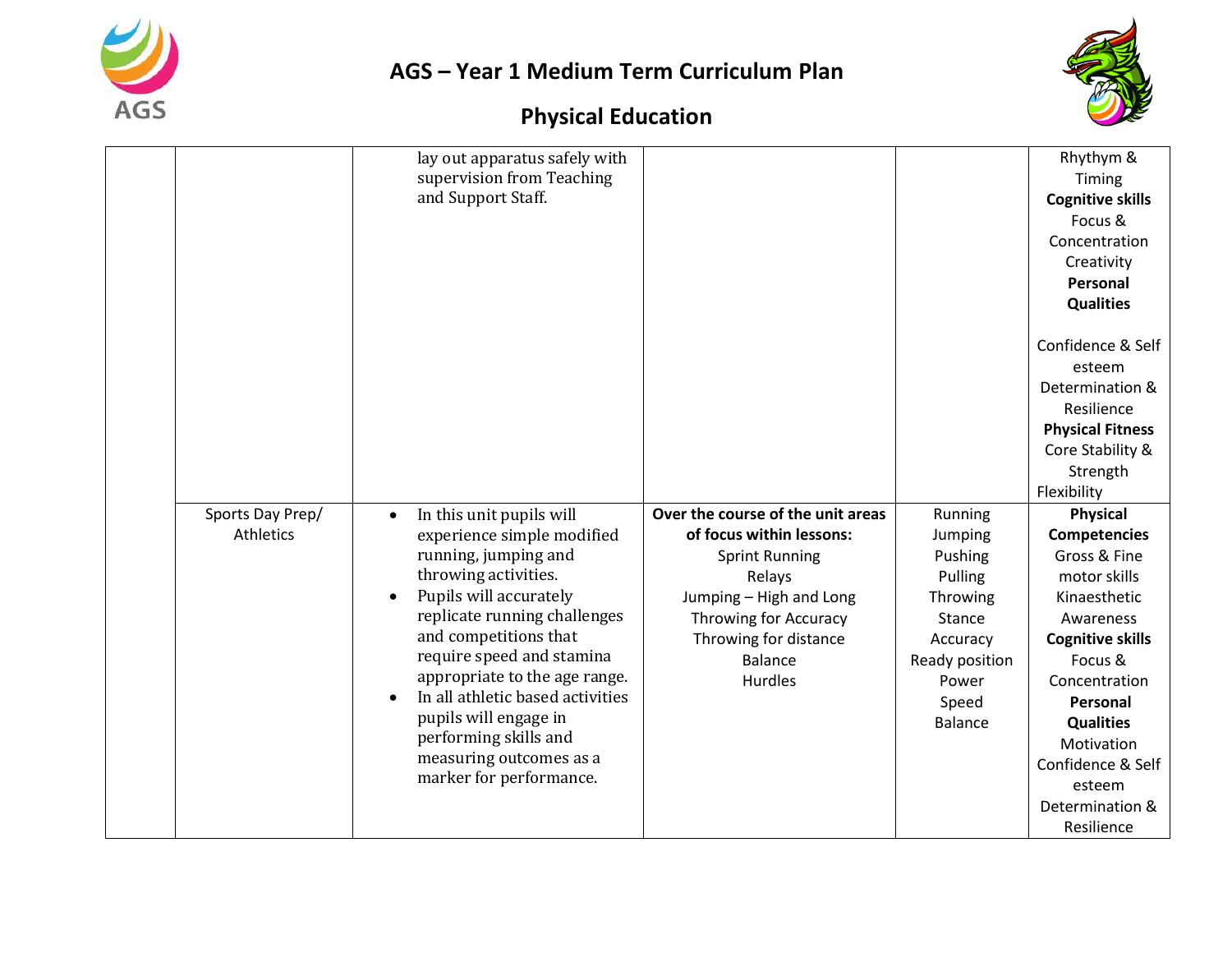



|                       | Pupils will develop the ability<br>to follow rules safely and<br>handle equipment correctly.<br>Pupils practice will culminate<br>in a KS1 Sports day based on<br>all students competing at a<br>number of stations.                                                                   |                                                                                                                                                                                                                |                                                                     | Communication<br><b>Physical Fitness</b><br>Stamina<br>Speed                                                                                                                                                                                             |
|-----------------------|----------------------------------------------------------------------------------------------------------------------------------------------------------------------------------------------------------------------------------------------------------------------------------------|----------------------------------------------------------------------------------------------------------------------------------------------------------------------------------------------------------------|---------------------------------------------------------------------|----------------------------------------------------------------------------------------------------------------------------------------------------------------------------------------------------------------------------------------------------------|
| <b>Imvasion Games</b> | Pupils look to build on<br>$\bullet$<br>aspects of previous ball<br>games using invasion tactics<br>Catching and passing with<br>the concept of the ball going<br>backwards<br>Pupils use the idea of<br>developing footwork and<br>balance to beat a defender<br>and run in to space. | All focuses are dependent on<br>student ability.<br>Evading opposition<br>Giving and receiving a pass<br>Maintain possession and moving<br>forward with the ball<br>Following basic rules/concepts of<br>rugby | Catch<br>Pass<br>Space<br>Target<br>Evasion<br>Step<br>Acceleration | <b>Physical</b><br><b>Competencies</b><br>Gross & Fine<br>motor skills<br>Coordingation &<br>Fluency<br>Rhythym &<br>Timing<br><b>Cognitive skills</b><br><b>Decision Making</b><br><b>Problem Solving</b><br>Personal<br><b>Qualities</b><br>Motivation |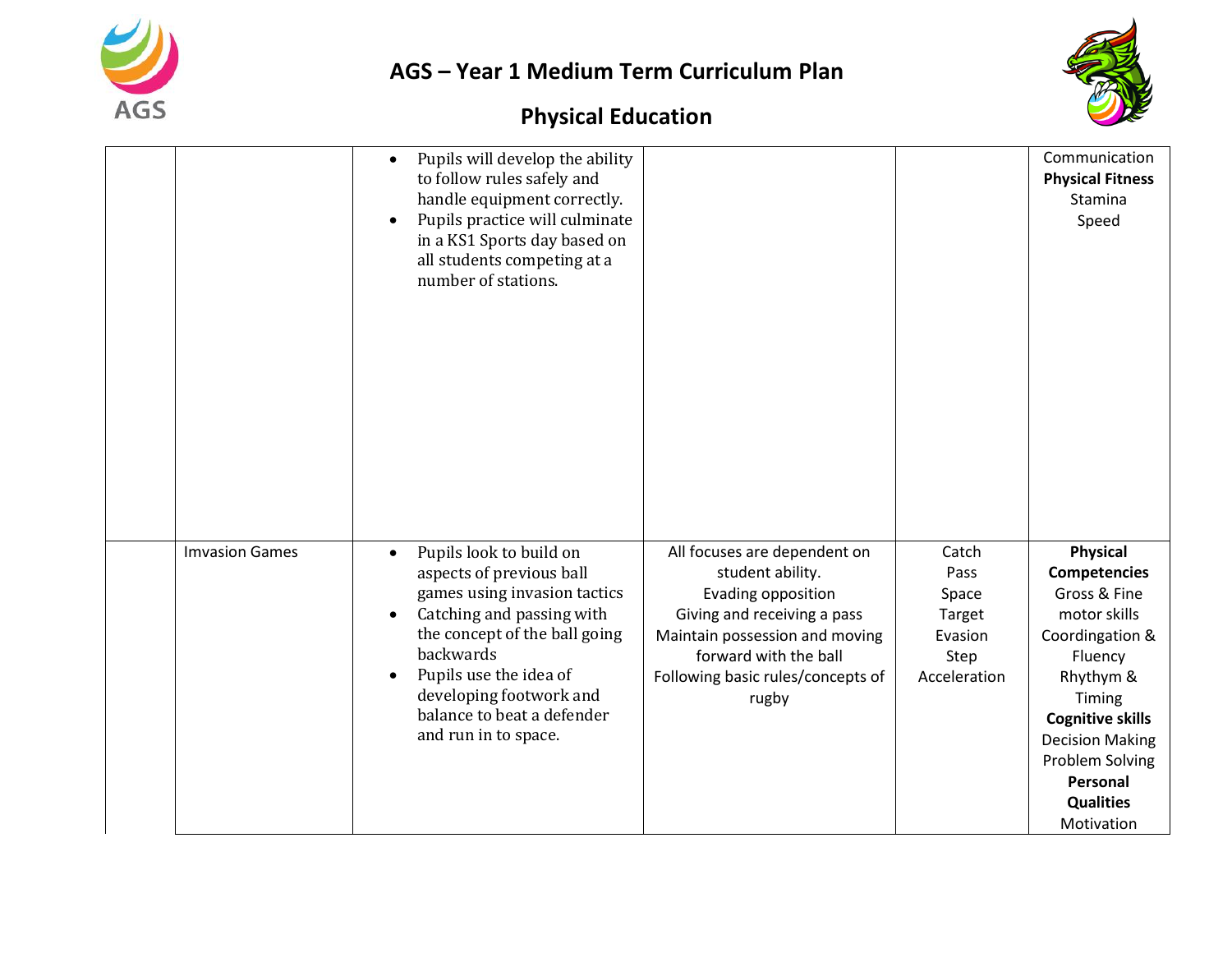



|                       |                                           |                                   |                 | Confidence & Self       |
|-----------------------|-------------------------------------------|-----------------------------------|-----------------|-------------------------|
|                       |                                           |                                   |                 | esteem                  |
|                       |                                           |                                   |                 | Determination &         |
|                       |                                           |                                   |                 | Resilience              |
|                       |                                           |                                   |                 | <b>Physical Fitness</b> |
|                       |                                           |                                   |                 | Stamina                 |
|                       |                                           |                                   |                 | Speed                   |
|                       |                                           |                                   |                 | Core Stability &        |
|                       |                                           |                                   |                 | Strength                |
| Benchball/Basketball/ | Pupils will look in the<br>$\bullet$      | Over the course of the unit areas | Underarm        | <b>Physical</b>         |
| Handball              | concept of basic/simplified               | of focus within lessons:          | Overarm         | <b>Competencies</b>     |
|                       | ball games such as benchball,             | Developing Hand eye               | Chest pass      | Gross & Fine            |
|                       | basketball and handball.                  | coordination                      | Control         | motor skills            |
|                       | Pupils will look to maintain<br>$\bullet$ | Bouncing/Dribbling                | Preparing       | Kinaesthetic            |
|                       | possession of a moving ball               | Catching                          | <b>Bouncing</b> | Awareness               |
|                       | Pupils will look at the                   | Throwing                          | Catching        | Balance &               |
|                       | concept of getting a ball                 |                                   | Throwing        | Control                 |
|                       | towards a target e.g. scoring             |                                   | Target          | <b>Cognitive skills</b> |
|                       | zone.                                     |                                   |                 | <b>Decision Making</b>  |
|                       | Pupils will be introduced to              |                                   |                 | Problem Solving         |
|                       | the concepts of basic attack              |                                   |                 | Personal                |
|                       | and defense.                              |                                   |                 | <b>Qualities</b>        |
|                       | Pupils will look at elements              |                                   |                 | Determination &         |
|                       | of teamwork in passing the<br>ball.       |                                   |                 | Resilience              |
|                       |                                           |                                   |                 | Responsibility &        |
|                       |                                           |                                   |                 | Leadership              |
|                       |                                           |                                   |                 | Respect &               |
|                       |                                           |                                   |                 | Tolerance               |
|                       |                                           |                                   |                 | Communication           |
|                       |                                           |                                   |                 | <b>Physical Fitness</b> |
|                       |                                           |                                   |                 | Core Stability &        |
|                       |                                           |                                   |                 | Strength                |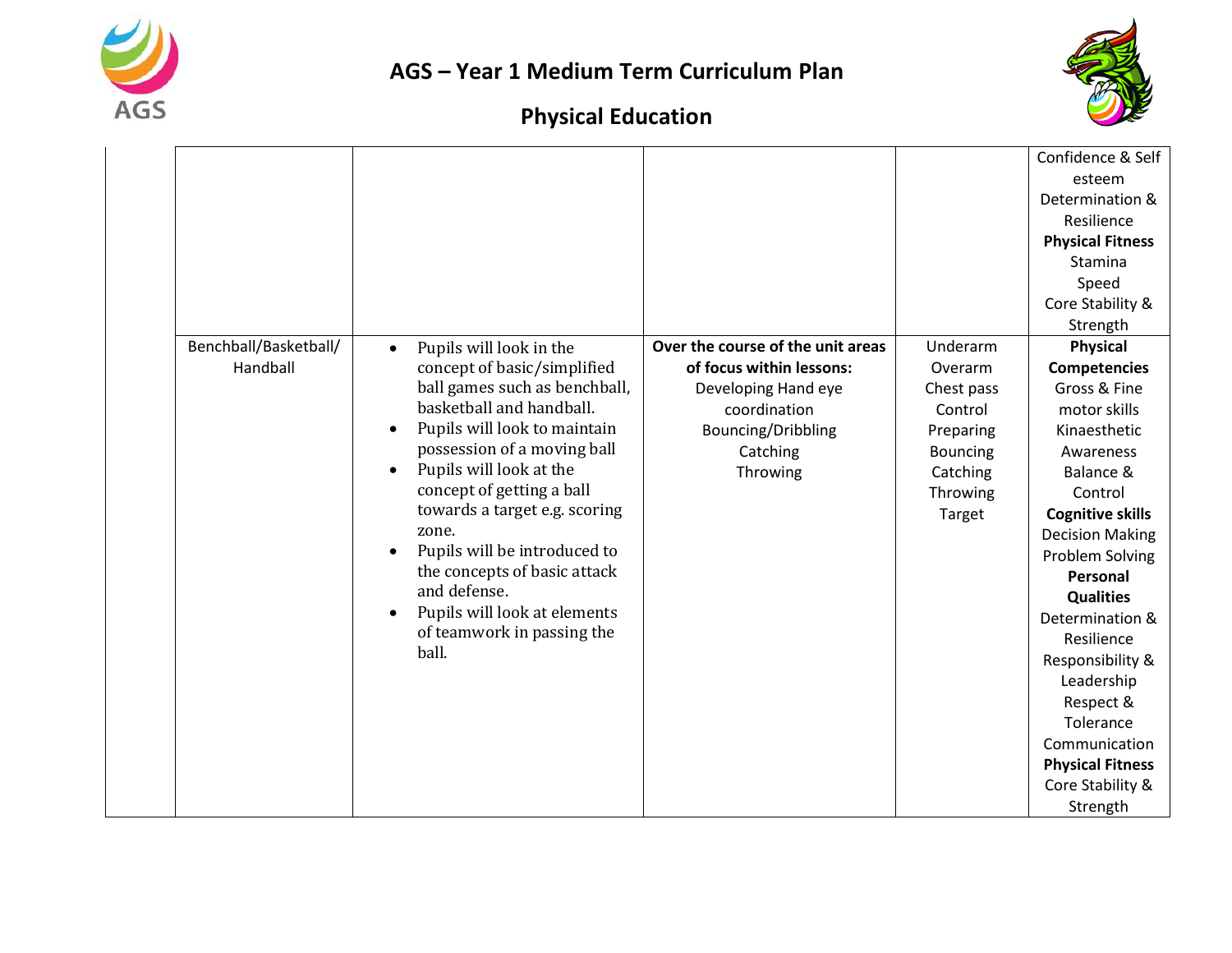



| 3 | Net games             | Activites will develop<br>students hand eye | Over the course of the unit areas<br>of focus within lessons: | Racquet<br>Rally | <b>Physical</b><br><b>Competencies</b> |
|---|-----------------------|---------------------------------------------|---------------------------------------------------------------|------------------|----------------------------------------|
|   |                       |                                             |                                                               |                  |                                        |
|   |                       | coordination using a racket                 | Keeping an object off of the floor                            | Contact          | Gross & Fine motor                     |
|   |                       | and targets of varying heights              | Serving an object over a net                                  | Height           | skills                                 |
|   |                       | and distances.                              | Receiving an object from height                               | Distance         | Coordination &                         |
|   |                       | Students should be able to                  | Developing a rally                                            | Balance          | Fluency                                |
|   |                       | show progress in                            |                                                               | Underarm         | <b>Cognitive skills</b>                |
|   |                       | coordination and control                    |                                                               | Overarm          | Focus &                                |
|   |                       | with a range of objects, (soft              |                                                               |                  | Concentration                          |
|   |                       | balls, ballons, shuttles).                  |                                                               |                  | <b>Decision Making</b>                 |
|   |                       |                                             |                                                               |                  | <b>Personal Qualities</b>              |
|   |                       |                                             |                                                               |                  | Determination &                        |
|   |                       |                                             |                                                               |                  | Resilience                             |
|   |                       |                                             |                                                               |                  | <b>Respect &amp; Tolerance</b>         |
|   |                       |                                             |                                                               |                  | Communication                          |
|   |                       |                                             |                                                               |                  | <b>Physical Fitness</b>                |
|   |                       |                                             |                                                               |                  | Core Stability &                       |
|   |                       |                                             |                                                               |                  | Strength                               |
|   |                       |                                             |                                                               |                  |                                        |
|   |                       |                                             |                                                               |                  | Flexibility                            |
|   | Striking and fielding | Pupils will be introduced to<br>$\bullet$   | Over the course of the unit areas                             | <b>Striking</b>  | <b>Physical</b>                        |
|   |                       | striking and fielding concepts              | of focus within lessons:                                      | Hitting          | <b>Competencies</b>                    |
|   |                       | using basic variations of                   | Throwing and Catching a ball to                               | T ball           | Gross & Fine motor                     |
|   |                       | games such as                               | move towards a target.                                        | Running          | skills                                 |
|   |                       | Rounder/Cricket/ T ball and                 | Fielding/Stopping a ball                                      | Scoring          | <b>Balance &amp; Control</b>           |
|   |                       | Danish Longball                             | Retrieval of a ball                                           | Fielding         | Coordination                           |
|   |                       | Pupils will focus on striking<br>$\bullet$  | Batting a stationary ball off of a T                          | Throwing         | <b>Cognitive skills</b>                |
|   |                       | the ball from a T and the                   |                                                               | Catching         | Focus &                                |
|   |                       | concept of hitting into space.              |                                                               | <b>Barrier</b>   | Concentration                          |
|   |                       | Higher ability students may                 |                                                               |                  | <b>Decision Making</b>                 |
|   |                       | progress to a drop feed ball                |                                                               |                  | <b>Problem Solving</b>                 |
|   |                       |                                             |                                                               |                  | <b>Personal Qualities</b>              |
|   |                       |                                             |                                                               |                  | Motivation                             |